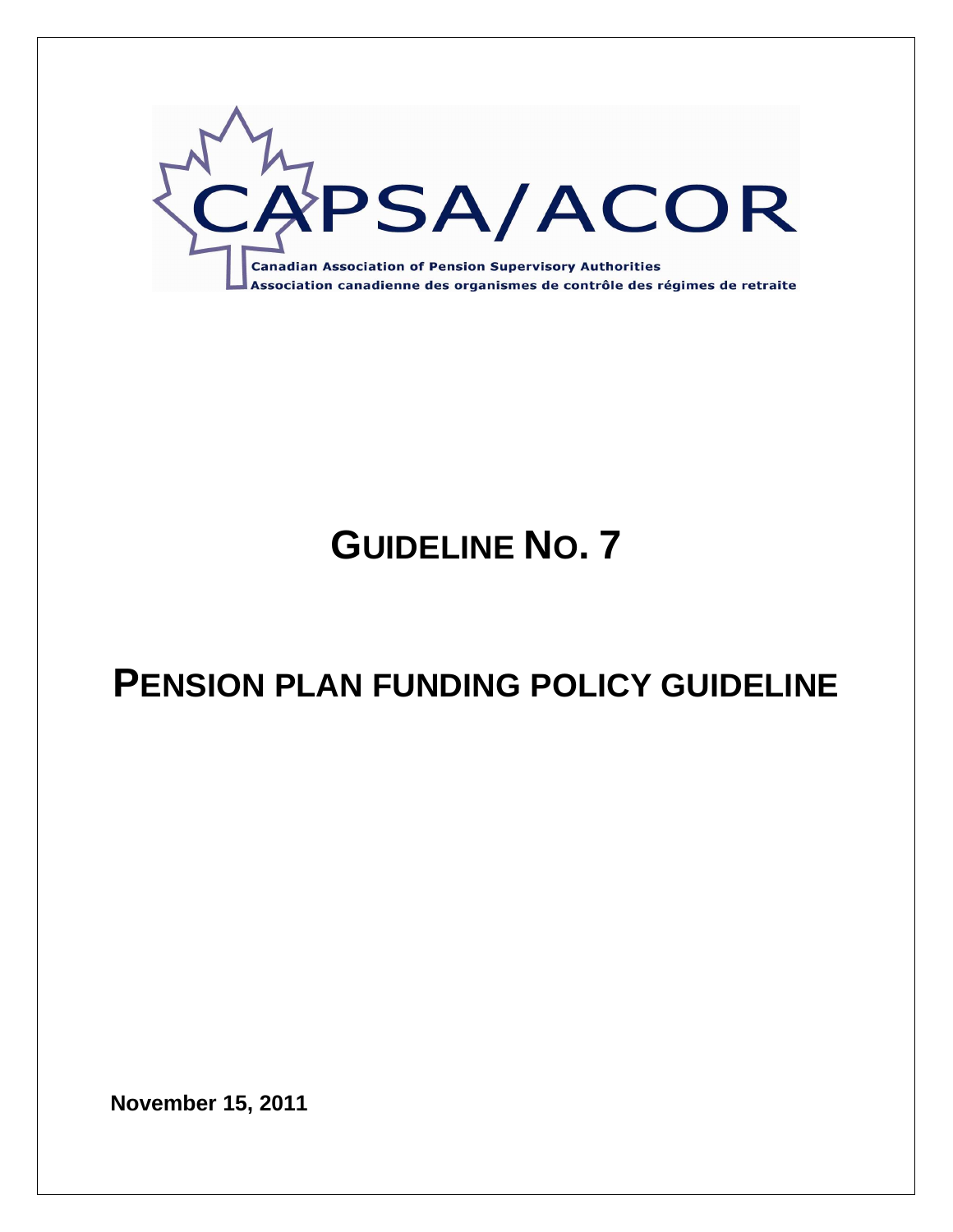## **TABLE OF CONTENTS**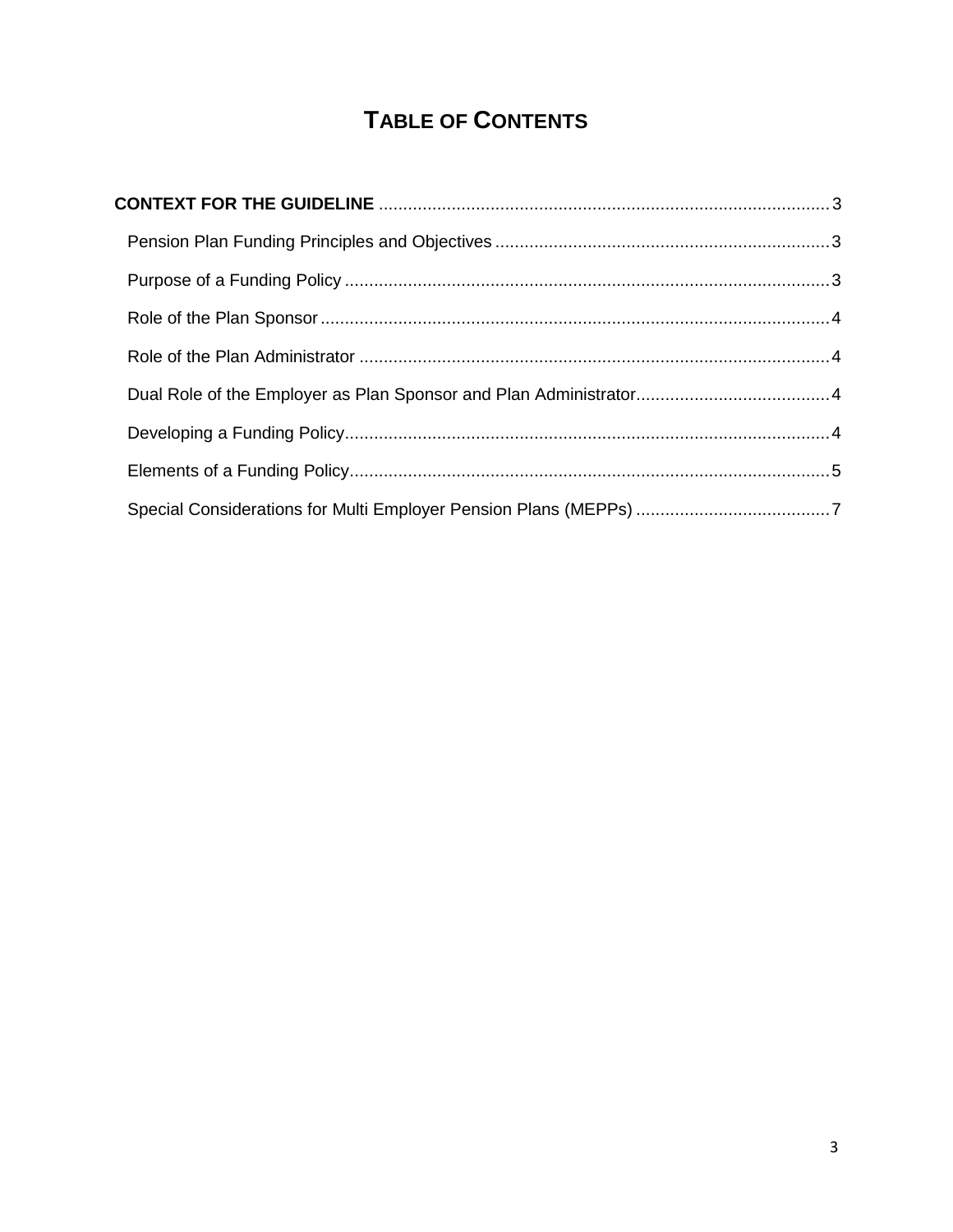## **CONTEXT FOR THE GUIDELINE**

This guideline is intended to provide guidance on the development and adoption of funding policies for pension plans that provide defined benefits.

As the development of a funding policy involves a wide range of issues, CAPSA recognizes that some of the considerations described in this Guideline may not apply to all pension plans.

## **Pension Plan Funding Principles and Objectives**

Funding requirements promote benefit security. The goal of funding defined benefit pension plans is to ensure that sufficient assets will be accumulated to deliver the promised benefits on an ongoing basis; and to protect pension benefits in situations that involve employer insolvency or bankruptcy.

Due to the emphasis on solvency funding under minimum funding requirements and the fact that the performance of plan assets may not be matched with the change in plan liabilities, funding rules can result in large annual fluctuations in funding requirements.

Funding decisions have a significant impact on pension plan sponsors and beneficiaries. These decisions impact the pace of funding, the security of members' benefits, and the ongoing viability of the plan itself. Therefore, they should not be made on an ad hoc basis. Practical financing considerations, including capital market movements, and other laws and rules that affect pension plans and plan sponsors, may also affect or impose constraints on funding decisions.

Plan sponsors generally seek year-to-year funding requirements that are as predictable as possible, given the variability resulting from investment experience, interest rate changes and other factors.

## **Purpose of a Funding Policy**

The purpose of a funding policy is to establish a framework for funding a defined benefit pension plan taking into account factors that are relevant to the plan and the sponsor.

These factors could include:

- benefit security
- stability and/or affordability of contributions
- the financial position of the sponsor and competing organizational demands for cash
- the demographic characteristics of the plan's beneficiaries (any person with an entitlement under the plan)
- the minimum funding requirements under applicable pension legislation
- the financial position of the pension plan
- the terms of the plan documents and any related agreement, such as a collective bargaining agreement, between the plan sponsor and plan beneficiaries
- *Income Tax Act* maximum limits applicable to pension plans
- legislative and plan provisions with respect to utilization of funding excess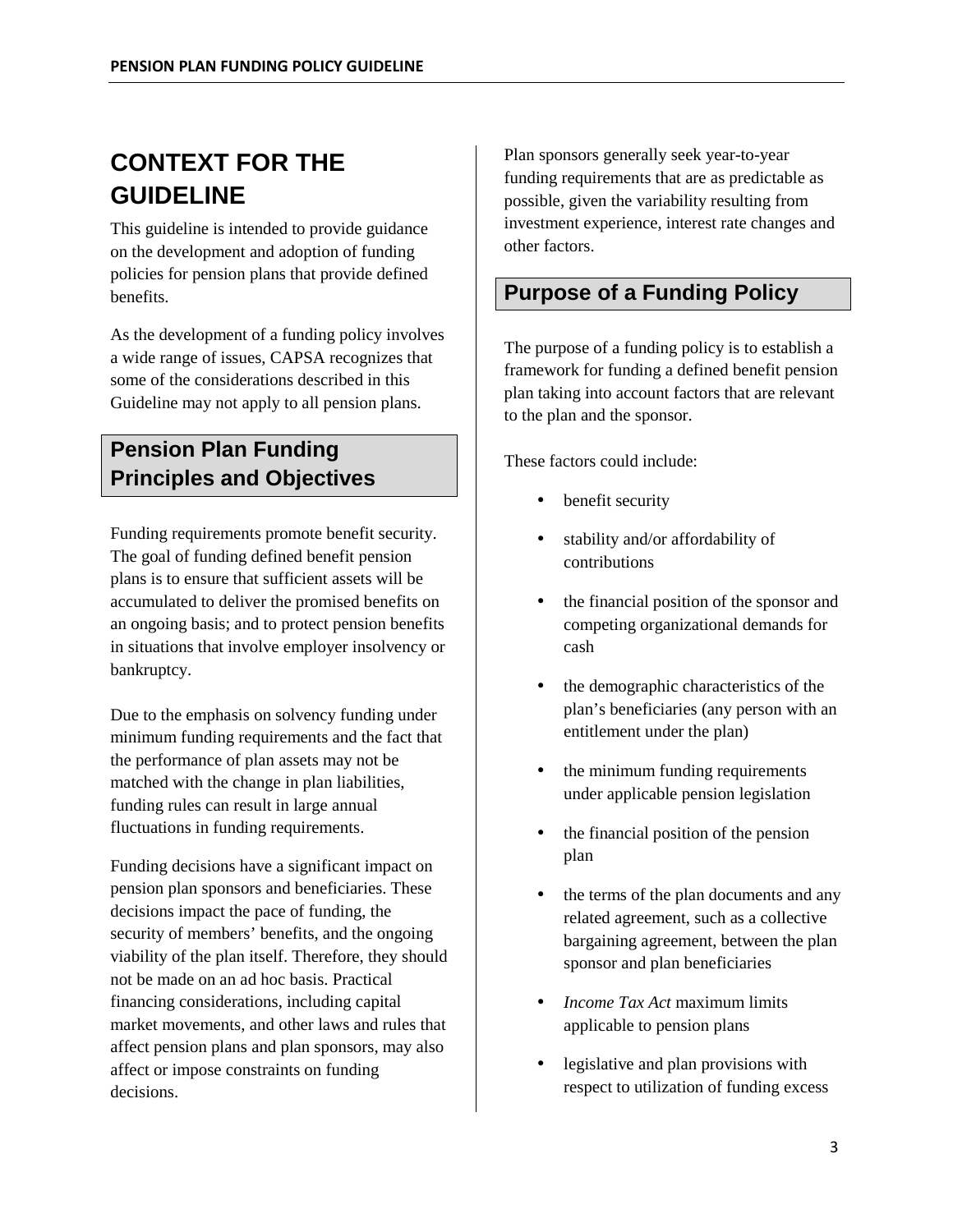A funding policy should support the decision making process and be consistent with the purpose and goals of the pension plan.

### **Role of the Plan Sponsor**

While not a requirement under any current pension legislation, it is a good practice and good governance to develop and adopt a funding policy. In the course of activities related to the establishment of a funding policy, the plan sponsor is not held to a fiduciary standard of care.

## **Role of the Plan Administrator**

The plan administrator has certain responsibilities once the funding policy is adopted by the plan sponsor, such as ensuring that the investment policy is consistent with the funding policy and the required contributions are made. The responsibilities for the implementation of the funding policy should be understood by both plan sponsor and plan administrator.

The role of the plan administrator should be documented in the funding policy.

## **Dual Role of the Employer as Plan Sponsor and Plan Administrator**

For many pension plans the plan administrator is the employer who is sponsoring the plan. In these situations the employer is held to a fiduciary standard of care when acting as the plan administrator*.* The employer also retains certain rights and powers in respect to the

pension plan, since it is both the sponsor and plan administrator*.* 

The roles and responsibilities of the plan sponsor are very different from those of the plan administrator*.* In the plan sponsor role the employer is entitled to act in its own best interests but it may be subject to an implied duty of good faith.

In the plan administrator role*,* the employer must also ensure the pension plan and pension fund are administered prudently in accordance with applicable legislation and pension plan documents. As plan administrator the employer is a fiduciary whose actions and decisions must be made in the best interests of the plan's beneficiaries in an even-handed manner.

## **Developing a Funding Policy**

There are a number of advantages in developing a funding policy:

- The exercise of developing a funding policy improves the identification, understanding and management of the risk factors that affect the variability of funding requirements and the security of benefits. Undertaking this exercise should lead to more robust governance.
- The adoption of a funding policy could increase the plan sponsor's discipline around funding decisions. This could contribute to more predictability in funding.
- Having a written summary of the funding policy that is accessible to plan beneficiaries should help to improve the transparency of funding decisions and increase the beneficiaries' understanding of pension funding issues.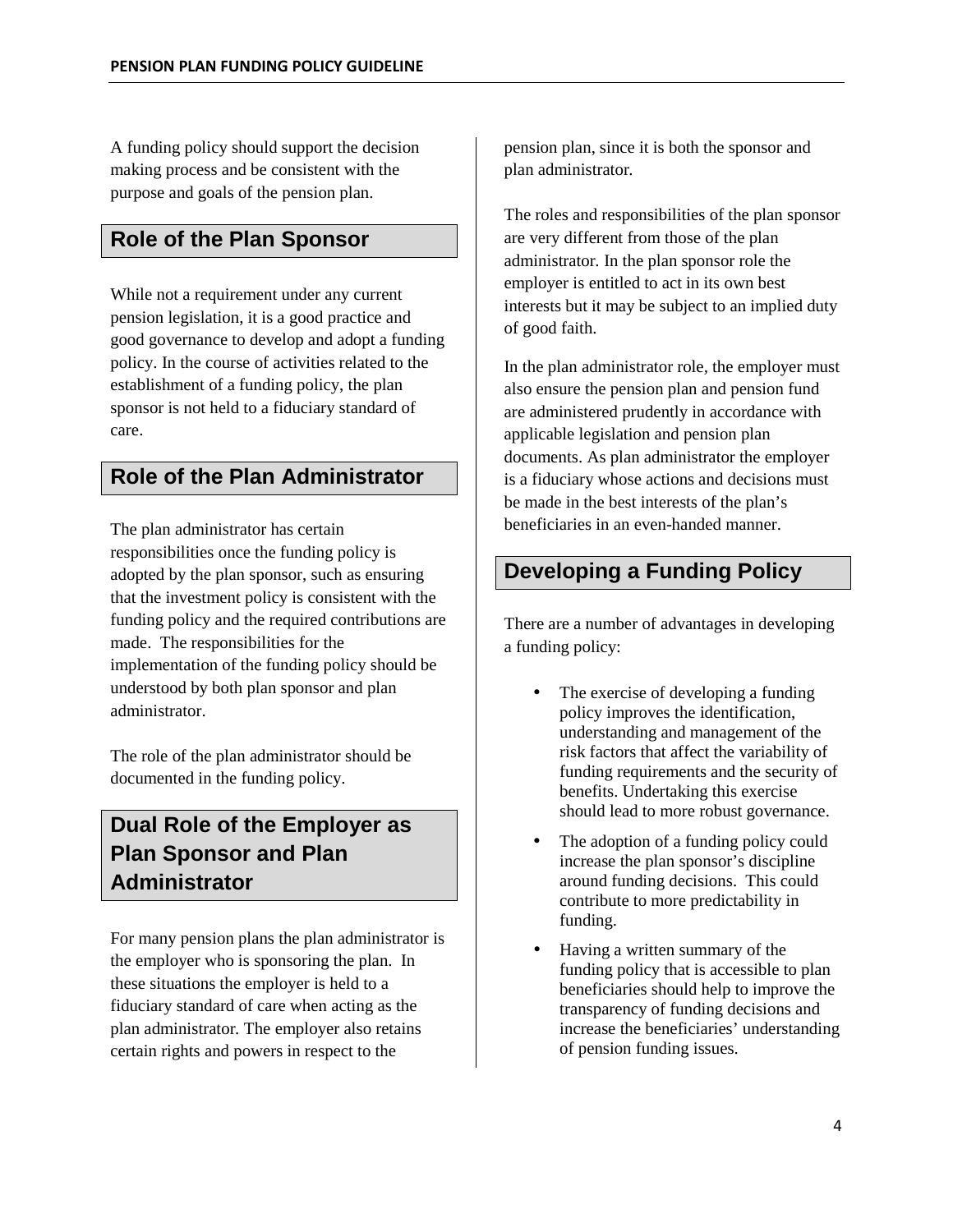• Having a funding policy may also provide guidance to the plan's actuary when selecting actuarial methods and assumptions in accordance with actuarial standards of practice and within the plan's risk tolerance limits.

The investment policy details the plan administrator's objectives and expectations relating to the investment and management of the plan's assets. The funding policy documents the plan sponsor's funding objectives and methods for achieving them.

It is important to ensure that the two documents are consistent with each other, and changes may be required to either the investment policy or the funding policy to achieve this consistency. Where there are conflicts or inconsistencies, the plan administrator and the plan sponsor are responsible for disclosing and resolving them.

Plan administrators may find the *CAPSA Guideline No. 6 Pension Plan Prudent Investment Practices Guideline* helpful in developing the investment policy.

The party responsible for the adoption and maintenance of the funding policy may vary according to the circumstances of the plan. For most single employer pension plans, the employer is responsible for making funding decisions and should therefore be responsible for the development of the funding policy.

The plan actuary may provide valuable input in the development of a funding policy.

### **Elements of a Funding Policy**

When plan sponsors document their funding objectives, they should outline their understanding of the risk factors that influence future financing obligations, their risk tolerance,

and specific policies related to matters that affect the funding of the pension plan.

The following elements constitute what CAPSA believes is best practice for issues that should be considered in establishing a funding policy. Ideally, a written funding policy would address the following issues as they relate to the plan.

Other issues may also be relevant, depending on the specifics of the plan. To the extent that some of these elements may be addressed in the investment policy, it would be reasonable to avoid duplication and refer to the investment policy as needed.

It is also understood that these issues do not apply equally to all pension plans and that the funding policy should fit the particular circumstances of the plan.

#### **1. Plan Overview**

The funding policy should include an overview of the features of the plan, related financial information and characteristics of the plan sponsor that are relevant to the establishment of the funding policy.

#### **2. Funding Objectives**

The funding policy should indicate how the funding objectives integrate with the plan's investment policy, as well as the plan sponsor or plan objectives. These objectives can be stated as they relate, for instance, to benefit security, stability of contributions, and to contribution or benefit levels. The policy could also document circumstances in which funding in excess of the legislated minimum would be considered.

#### **3. Key Risks Faced by the Plan**

The funding policy should describe the key risks that are faced by the plan from the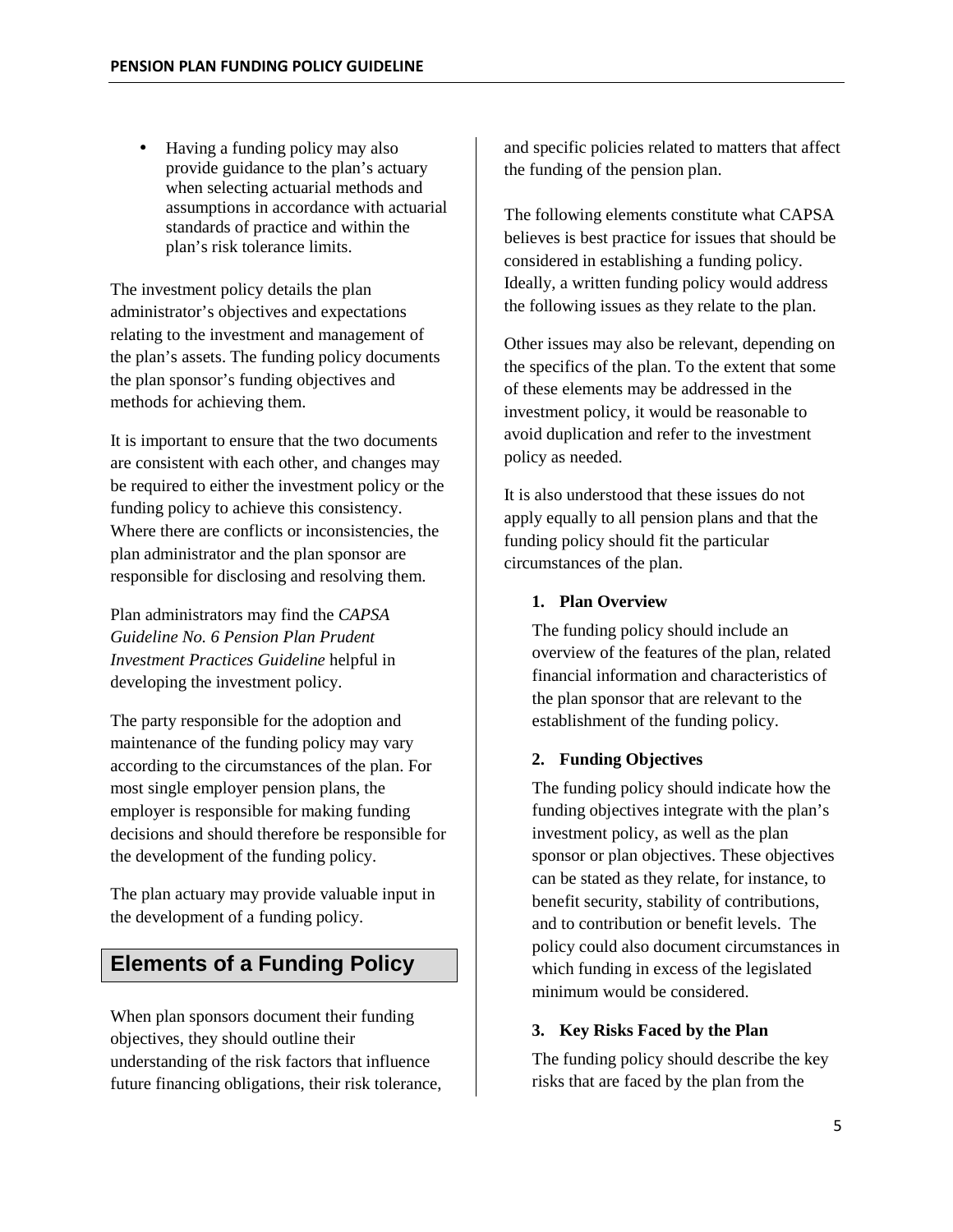perspectives of various stakeholders. These risks can include the extent to which the plan's assets are mismatched against its liabilities and the demographic characteristics of the plan beneficiaries. Due consideration should be given to how these risks may affect the security of beneficiaries' benefits.

#### **4. Funding Volatility Factors and Management of Risk**

The funding policy should document the structure of the plan's liabilities as it affects funding risk. It should describe the plan's tolerance for volatility in funding requirements. The policy should also take into account the characteristics of the plan's liabilities and the link of the plan's liabilities to the performance of the plan assets. The policy could include any scenario testing practices that are used as a tool to evaluate the effect of different hypothetical situations on the plan's funding position and requirements. Details on scenario testing practices could include the frequency, the timeline for projections and the specific risks that are being evaluated.

#### **5. Funding Target Ranges**

The funding policy should describe any funding targets, contribution target levels and established cost sharing arrangements (if they are relevant to the plan's structure). Funding targets can be expressed in relation to liabilities for a going concern, solvency, wind-up, or some other measure, depending on the plan's funding objectives. The funding policy can also describe any mechanisms that would allow flexibility in funding and accommodate potential short term operational requirements.

#### **6. Cost Sharing Mechanisms**

If relevant, the funding policy could include considerations for cost sharing mechanisms between plan beneficiaries and the employer. This could include establishing total target contribution levels and determining the extent to which costs will be shared between both parties.

#### **7. Utilization of Funding Excess**

While utilization of funding excess is subject to the terms of applicable plan documents and legislative requirements, the funding policy should describe the plan sponsor's policy on using funding excess for an ongoing entity, and if appropriate, could cover its use in the event of plan termination.

If funding excess can be used for contribution holidays or benefit improvements, the policy should establish the factors that may be considered in deciding how and when to use the funding excess. This includes any desired margins that the plan sponsor wishes to keep before using the funding excess.

#### **8. Actuarial Methods, Assumptions and Reporting**

The plan sponsor can provide useful guidance to the plan actuary in selecting actuarial methods and assumptions that are appropriate for the plan sponsor's risk management approach. This guidance can include the going concern actuarial cost method, desired margins or provision for adverse deviations and acceptable asset valuation methods and ranges. The plan administrator would provide information on data, investments, historical experience, etc. to assist the actuary in developing these assumptions. This combined input would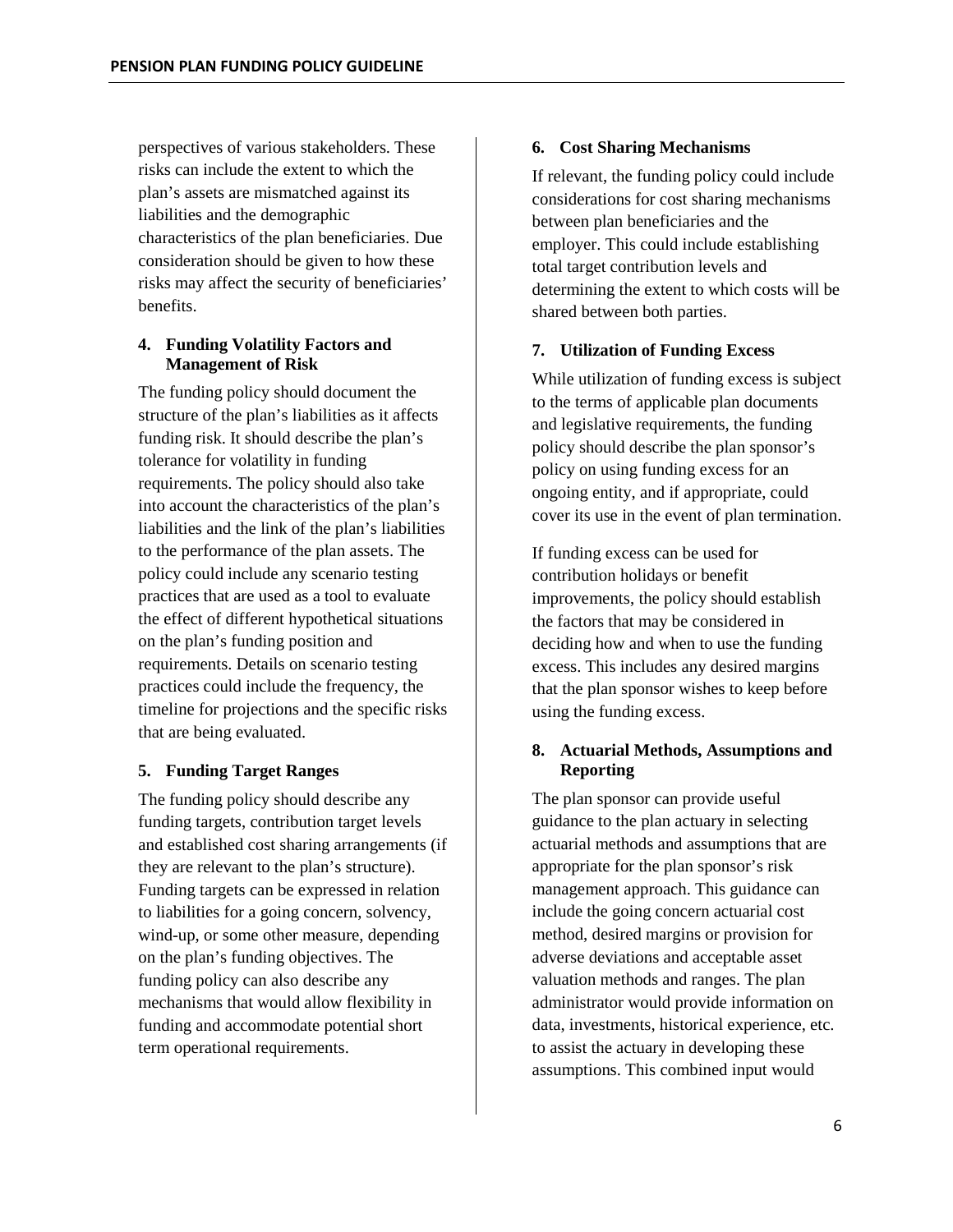normally be reflected in the actuary's selection of methods and assumptions – in particular, the margins for adverse deviations – provided they do not lead to assumptions that deviate from accepted actuarial practice.

The actuary's report would normally outline the range of contributions that are permitted. This includes the minimum contributions that are required under applicable pension standards legislation and the maximum contributions that are permitted under tax statutes. As a result, the plan sponsor would need to make additional decisions on funding that could be guided by the plan's funding policy.

#### **9. Frequency of Valuations**

The plan sponsor may establish standards for the frequency of valuations, subject to any legislative requirements. These are useful for internal monitoring purposes and for the production of reports that are filed with regulators.

#### **10. Monitoring**

Management and implementation issues around the establishment and ongoing maintenance of the funding policy should be documented, including the circumstances or events that should trigger a review or amendment of the policy. This includes documenting the roles, responsibilities and oversight of the funding policy, as well as the frequency of review.

#### **11. Communication Policy**

Sharing funding information is strongly encouraged. The plan sponsor or plan administrator should consider what, to whom and when information would be

available. A summary of the plan's funding policy that is accessible to plan beneficiaries can help them understand a number of factors affecting their pension plans. These can include factors that affect the security of beneficiaries' benefits and the variability of funding costs, as well as the risks that are faced by both their pension plan and others. In addition, it can help plan beneficiaries appreciate the funding decisions that are made by their plan sponsor or plan administrator. In communicating information on the funding policy to plan beneficiaries, it is understood that the plan sponsor will not communicate information that is counter to its commercial interests.

## **Special Considerations for Multi Employer Pension Plans (MEPPs)**

Different funding considerations may apply to single employer pension plans, than to other types of pension plans such as multi employer pension plans (MEPPs). Some of these considerations may also apply to some extent to other types of pension plans that exhibit similar characteristics.

For MEPPs, benefit levels rather than contribution levels, will typically need to be adjusted to reflect the funding level of the plan. Although contribution levels are fixed, volatility in the plan's financial position can translate into fluctuating benefit levels.

In the case of a MEPP, the plan administrator would typically be responsible for the adoption of the funding policy. However, there may be situations where responsibilities are shared between different plan stakeholders, and the funding policy might be covered by more than